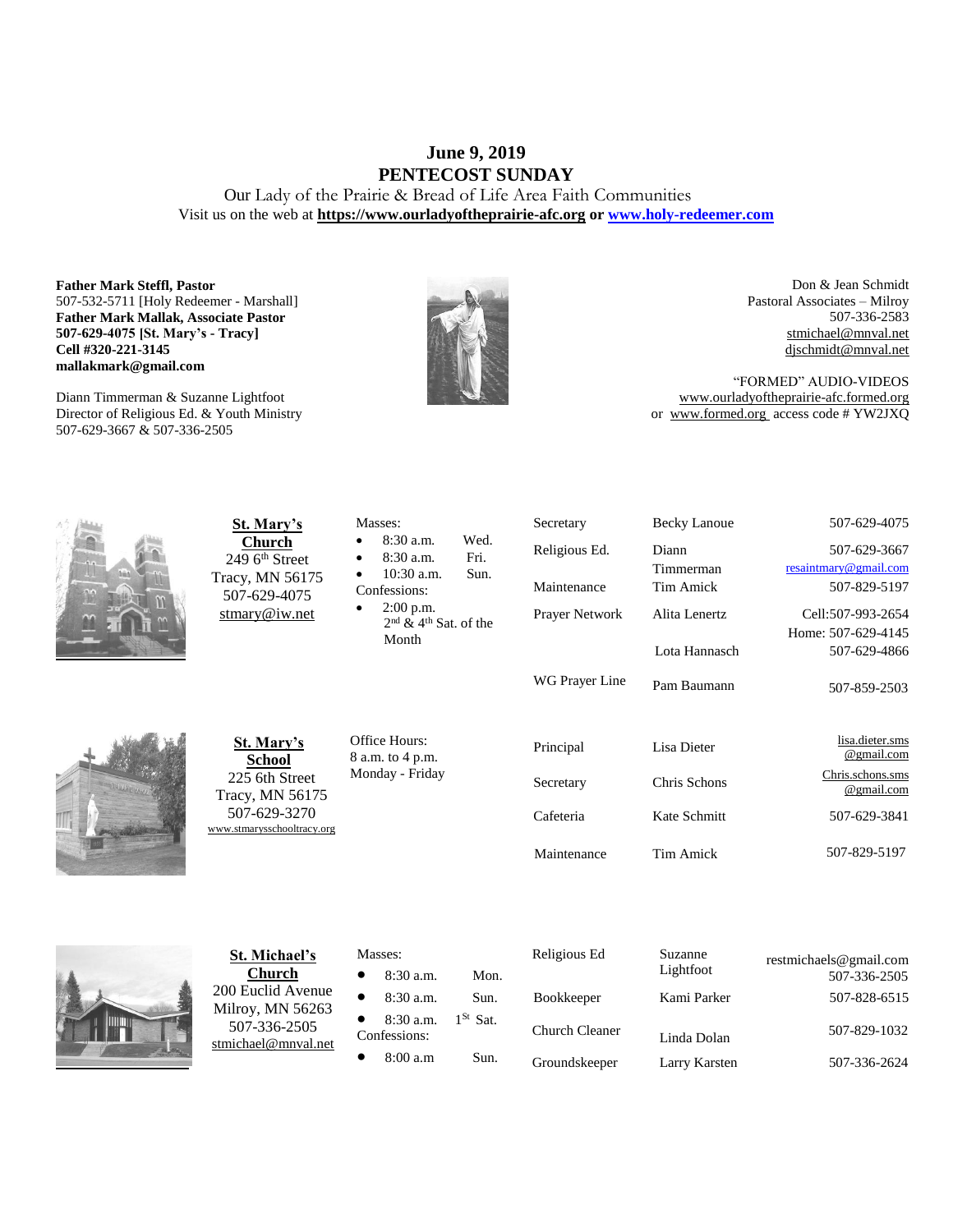### **UP COMING AT OUR LADY OF THE PRAIRIE AREA FAITH COMMUNITY:**

| Sun. June 9                                      |                                               | PENTECOST SUNDAY                                                      |  |  |  |
|--------------------------------------------------|-----------------------------------------------|-----------------------------------------------------------------------|--|--|--|
|                                                  | 8:00 a.m.                                     | <b>Confessions at St. Michael's inMilroy</b>                          |  |  |  |
|                                                  | 8:30 a.m.                                     | Mass at St. Michael's in Milroy                                       |  |  |  |
|                                                  |                                               | +David Louwagie                                                       |  |  |  |
|                                                  | 10:00 a.m.                                    | <b>CCW Rosary at St. Mary's in Tracy</b>                              |  |  |  |
|                                                  | 10:30 a.m.                                    | Mass at St. Mary's in Tracy                                           |  |  |  |
|                                                  |                                               | +Roger & Anna Mae Mickelson                                           |  |  |  |
| Mon. June 10                                     | $8:30$ a.m.                                   | Mass at St. Michael's in Milroy<br>+Edith Ousky                       |  |  |  |
|                                                  | $6:00$ p.m.                                   | Catholic Daughters Meeting in Carlin Hall at Holy Redeemer after Mass |  |  |  |
| Tues. June 11                                    |                                               | Healing & Deliverance Prayer Day at St. Michael's in Milroy           |  |  |  |
| Wed. June 12                                     | $8:30$ a.m.                                   | Mass at St. Mary's in Tracy                                           |  |  |  |
|                                                  |                                               | +Jean Lamfers                                                         |  |  |  |
| Thurs. June 13                                   | $8 - N00n$                                    | <b>Adoration at St. Michael's in Milroy</b>                           |  |  |  |
|                                                  | 8:30a.m.                                      | <b>Mass at Country View in Walnut Grove</b><br>$+Evelyn Rys$          |  |  |  |
| Fri. June 14                                     | 8:30 a.m.                                     | Mass at St. Mary's in Tracy                                           |  |  |  |
|                                                  |                                               | Joe & Rosemary VanKeulen                                              |  |  |  |
| Sat. June 15                                     |                                               |                                                                       |  |  |  |
| Sun. June 16                                     | <b>HOLY TRINITY SUNDAY &amp; FATHER'S DAY</b> |                                                                       |  |  |  |
|                                                  | 8:00 a.m.                                     | <b>Confessions at St. Michael's in Milroy</b>                         |  |  |  |
|                                                  | 8:30 a.m.                                     | Mass at St. Michael's in Milory                                       |  |  |  |
|                                                  |                                               | +Deceased Members of Eddie & Honey Schmidt Family                     |  |  |  |
|                                                  | 10:00 a.m.                                    | <b>CCW Rosary at St. Mary's in Tracy</b>                              |  |  |  |
|                                                  | $10:30$ a.m.                                  | Mass at St. Mary's in Tracy<br>+Clara Andrews                         |  |  |  |
|                                                  |                                               |                                                                       |  |  |  |
| <b>Roprisms:</b> Contact Drivet to set up a data |                                               |                                                                       |  |  |  |

**Baptisms:** Contact Priest to set up a date. **Marriages:** Contact Priest at least six months in advance of proposed wedding date. **Hospitalized or ill parishioners**: Contact Priest. **New Ulm Diocese Catholic Charities:** Counseling & Adoptions toll-free 1-866-670-5163

**Pray for safety for all those serving in the military from our families and from our communities especially:** Aaron Moudry, Samantha & Lucas Karnes, Troy Sik, Joe Goodnow, Stuart Stroman, Patrick Carnahan, Brad & Andrea Bond, Travis Davis, Martin Hamsa, Cole DeBlieck, Patricia Baker, Pat Weisbrich, and Troy Baumann.

**Prayer Network prayers for healing for all the sick and other needs in the area faith community especially:** Kenny Anderson, Kevin & Kim Arnold, Linda Bruns, Loanne Johns Dale, Paul DeSmith, Rachel Ewertz, Mike Foley, Linda Fultz, Phillip Goblish, Rose Goltz, Joanie Gruver, Charles Hannasch, Glad Henning, Joseph Horner, Kristen Peterson Kaiser, Bob Kirsh, Mae Kirsh, Mark Lutterman, Rodney Maguire, Amy McCoy, Bob McCoy, Butch & Jean Polman, Brenda Snyder, Neil Steninkamp, Bryan Thill, Lisa Thill, Mike Thomas, Maurice VanDeWiele, Sloan Wohlman & for 1 special intention. *If you know of someone who should be now removed from the sick list, please let the rectory know. Names will be left on the list for 1 month and then taken off, if you wish them put on again please contact the office we will gladly put them on again.*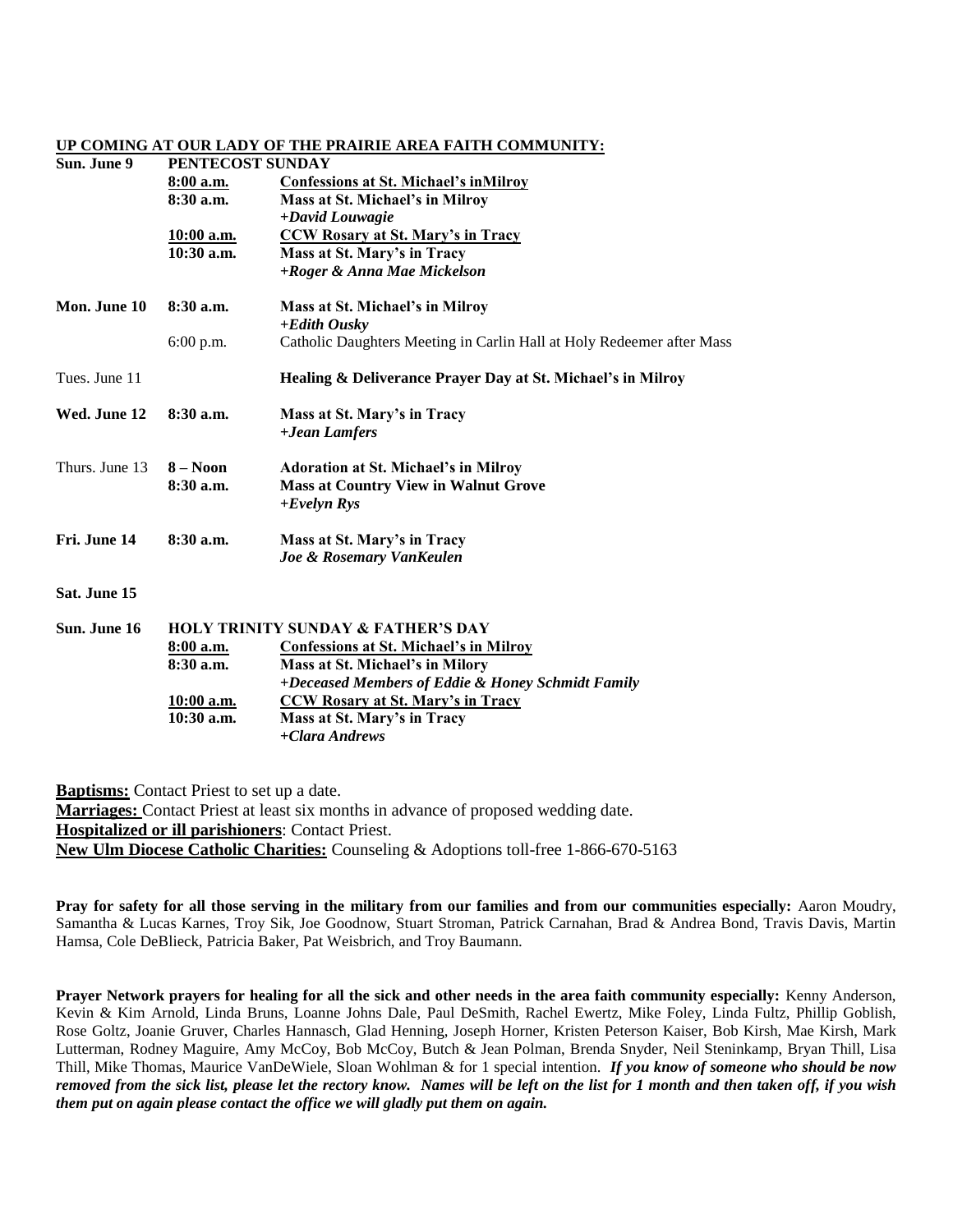

### **OUR LADY OF THE PRAIRIE FAITH COMMUNITY NEWS:**

**NOTE: PLEASE HAVE ANY ANNOUNCEMENTS FOR THE BULLETIN IN BY WEDNESDAY 10:00 A.M.** PLEASE SEND ALL **BULLETIN INFORMATION TO THE CHURCH OFFICE** - e-mail use[: stmary@iw.net](mailto:stmary@iw.net) or call the office 629-4075.

**IF YOU HAVE ANY INFORMATION FOR THE AFC WEBSITE** – E-MAIL IT TO BECKY LANOUE AT [stmary@iw.net.](mailto:stmary@iw.net)

**DID YOU MISS GETTING THE SUNDAY BULLETIN**?- Feel free to look up the website to find the Sunday Area Faith Community bulletin, the Area Faith Community monthly calendar, and other information at the OUR LADY OF THE PRAIRIE WEBSITE: https:/[/www.ourladyoftheprairie-afc.org.](http://www.ourladyoftheprairie-afc.org/)

### **CCW NEWS**

**TRACY: Next Large Function**— St. Agnes: Sandy Tuszynski & Carolyn Vandendriessche **Next Small Function –** St. Joseph: Jan LaVoy & Rosemary Hemmingsen **SHEPHERD OF THE FIELD for 2018-19: For St. Mary's in Tracy – Fr. Ron Huberty**, Church of Sts. Peter & Paul, P.O. Box 49, Ivanhoe, MN 56142-0049, Ordination Date July 15, 1990, Birthday June 2. **MILROY**: Next Funeral is Circle 1. **SHEPHERD OF THE FIELD for 2018-19: For St. Michael's in Milroy – Rev. Germain Rademacher,** Ridgeway, 720 23rd St. N. Apt. 201, New Ulm, MN 56073,Ordination Feb. 23, 1958, Birthday Dec. 4.



*"MANY MARRIAGES WOULD BE BETTER IF THE HUSBAND AND THE WIFE CLEARLY UNDERSTOOD THAT THEY ARE ON THE SAME SIDE."* **~ ZIG ZIGLAR.** A **Worldwide Marriage Encounter** Weekend restores communication in marriages. The next available Weekends are Sep 14-15, 2019 in Marshall, MN and Nov 15-17, 2019 in OWATONNA, MN. Early registration is highly recommended. For more information visit our website at: **southmnwwme.org** or contact Miki at [applications@southmnwwme.org](mailto:wmandbethnickles@hotmail.com) or 507-227-8229.

**RIVERBEND TEC (TOGETHER ENCOUNTERING CHRIST)** will be hosting a 3-day weekend encounter in Bird Island, June 22-24. TEC has been around in the New Ulm Diocese since the 1970s. Many people from our area have participated in the TEC retreats and many have served in leadership roles on the teams. This 3-day experience is for anyone 16 years or older and will give you the opportunity to go deeper in your faith than maybe you have ever gone before. People who have been Catholics their entire lives have encountered Jesus in new and personal ways during this retreat experience and have had their faith come alive like never before. One participant said, "It was at TEC that I realized that I could have a personal relationship with Jesus. He isn't a God that is just "out there somewhere", but he is real and I felt his unconditional love in a new and powerful way. It changed my life, how I look at my faith and how I experience Jesus in the Eucharist at every mass." Cost of the weekend is just \$65.00. For more information or to download a registration form, please visit the Riverbend TEC website at [www.riverbendtec.org.](http://www.riverbendtec.org/) We invite you to consider attending this Weekend Encounter with Jesus. If anyone has any questions you can call me, Vicky Rasmussen @ 507-212-0048. Fr. MM: "I will be part of this weekend, and would love to see you there, too!".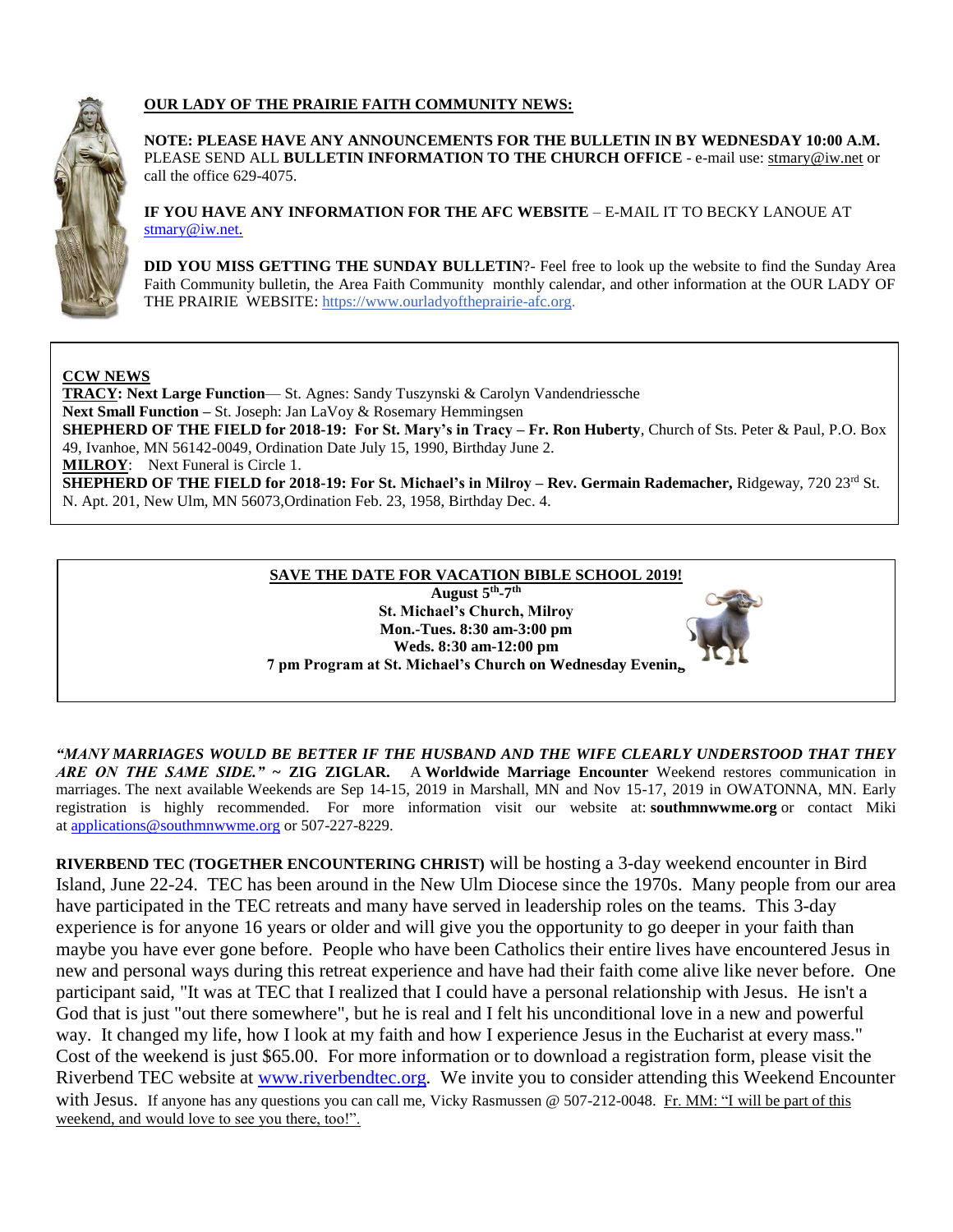**A MONTH AGO**, I indicated that I would be moving to St. Peter, MN to be temporary pastor there and in Nicollet starting on July 2nd. The start date has moved to June 4th, so I have to move a month earlier. I ask your prayers for me and the people of the Apostles Peter and Paul AFC in St. Peter and Nicollet. I will keep everyone in our AFC in my prayers, especially Fr. Steffl who has a heavy load. I have enjoyed working with him as our pastor and look forward to working with him again when I return. I will miss the staff here. Know that we are greatly blessed with our staff. Pray for vocations to the priesthood for the Diocese of New Ulm. Make that part of your daily prayers. Let young men you think would be a good priest know that. We are blessed to have just celebrated the diaconate ordination of Shawn Polman and John Hayes on June 1st. You will be blessed with Shawn serving here for the summer. Last Sunday, I concelebrated Mass at my home parish, St. Clotilde Church in Green Valley. Bishop LeVoir was the main celebrant as the parish celebrated its history and it has now merged with Holy Redeemer Church in Marshall. Also, thank you all who have send cards and well-wishes. May God bless you. **Fr. Dennis Labat**

**THE MARSHALL AREA DEMENTIA AWARENESS NETWORK** is currently planning our 2<sup>nd</sup> Annual "Walk for Memories" with an added "5K Run for Memories" on Thursday, June 20 from 4:00 p.m. – 7:00 p.m. at Independence Park, East Lyon Street, Marshall, MN. This event consists of a family friendly walk for the community, a time to honor and remember families and friends that have been affected by the disease, and honor our community dementia champions. At 6:00 p.m., the 5K Fun Run will start. To register visit: [https://runsignup.com/Race/MN/Marshall/RunforMemories.](https://runsignup.com/Race/MN/Marshall/RunforMemories) For more information about this event or if you would like to volunteer, please contact Jamie at [marshallareadementia@gamil.com.](mailto:marshallareadementia@gamil.com)

**BIBLE STUDY FOR MOMS.** The group is for Moms of all ages. We will meet on Tuesdays at 8:00 PM starting on June 11<sup>th</sup> thru July 23rd, seven Tuesdays, in **Tracy Alliance Church**. Parenting can be hard and Moms feel the weight of that responsibility. *Mom Set Free* is a study about looking to God for strength and wisdom to equip Moms to parent in the way God intends. Women can order a Bible study workbook *Mom Set Free* on Amazon or Lifeway, but workbooks are not required to attend. No RSVP needed, please come join us. Contact Molly Peterson with questions at (605) 421-0867.



## **AREA FAITH COMMUNITY RELIGIOUS EDUCATION NEWS**

**CONFIRMATION STUDENTS**: You may hand in your service hours and Mass notes at any time. Additional forms are available in the back of the church. Summer is a great time to work on service hours. Need ideas?? See Suzanne or

Diann.

**VACATION BIBLE SCHOOL** is coming to St. Michael's August  $5<sup>th</sup> - 7<sup>th</sup>$ . We need several volunteers to make this happen. Prayerfully consider helping us out in any way. Contact Suzanne or Diann if you are interested.

**CHWC ROLLS** will be sold in the back of church on June 16th at both St. Mary's and St. Michael's.

**CATHOLIC HEART WORK CAMP MEETING**: Will be held on Sunday, June 23<sup>rd</sup> @ 2 pm @ the rectory at St. Michael's in Milroy. All campers and a parent should plan on attending this meeting.

**WE ARE IN NEED OF FOOD DONATIONS FOR VBS**! If you are willing to donate hamburger meat, hot dogs, buns, vegetables (from garden or store), fruit, chips, or a financial donation, please contact Suzanne or Diann. Thank you in advance!

# **ST. MARY'S AREA FAITH COMMUNITY CATHOLIC SCHOOL:**

**ALUMINUM CANS FOR THE TECHNOLOGY FUND** for St. Mary's School can be dropped off in the wagon behind St. Mary's Church.

**ST. MARY'S WEEKLY CALENDAR RAFFLE WINNERS**: May 31 - \$100 Laura Sonne; June 7 -\$100 Raymond Cronin.

**THANK YOU TO THE STAFF AND THE STUDENTS OF ST. MARY'S SCHOOL** for the 87.2 lbs. of food donated to the Kitchen Table Food Shelf. It is greatly appreciated!

**WOULD YOU LIKE TO SPONSOR A STUDENT'S TUITION?** Tuition at St. Mary's school is only \$1,925.00 a year for one child, or about \$214 a month. What a great investment in the future! Contact the school or parish office if you would like to help. Thank you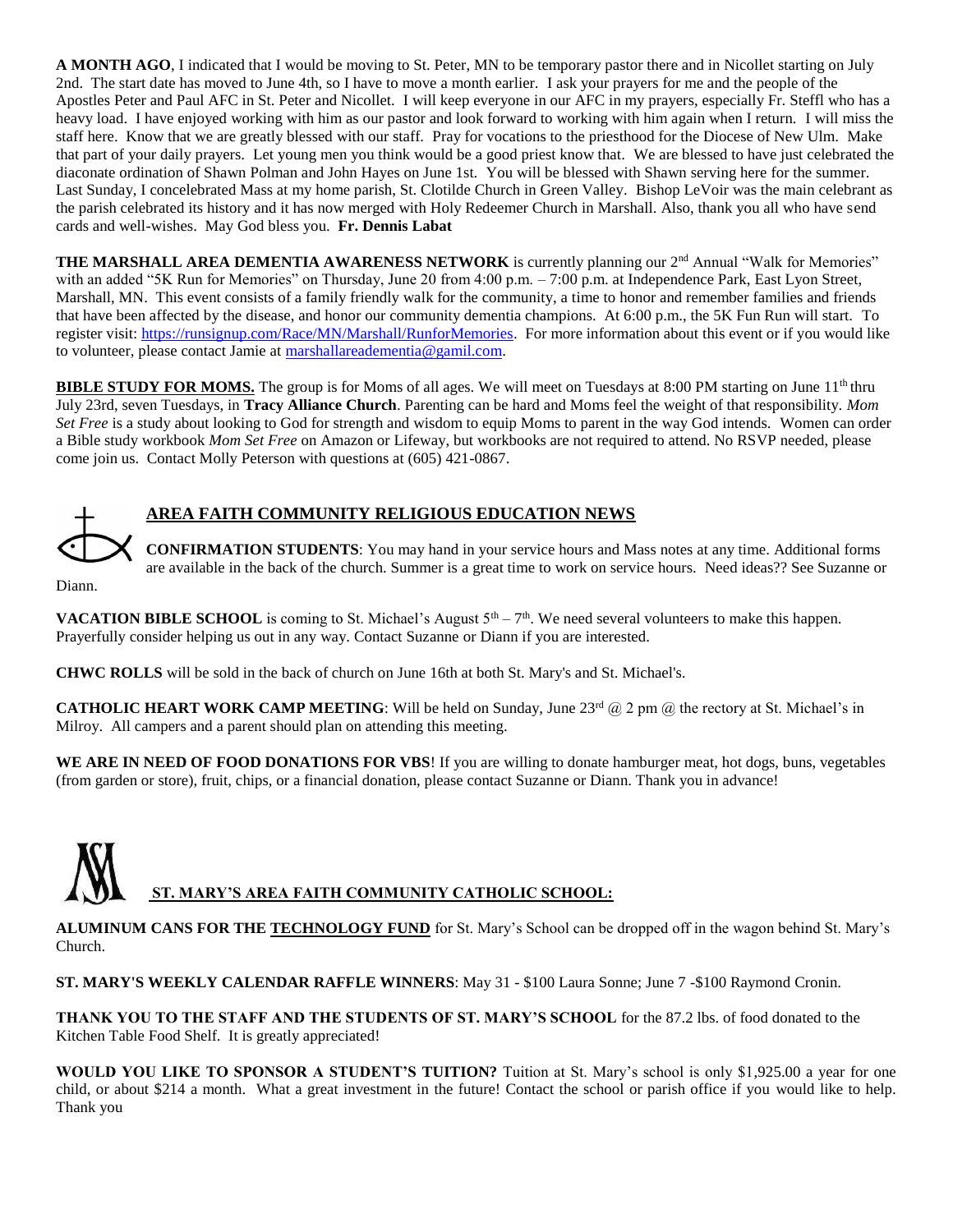**SUMMER SCRIP SCHEDULE:** Pickup Scrip Order at St. Mary's by NOON: June 14: Scrip box will be moved back to Vet Clinic Monday, June 17<sup>th</sup>. Scrip Order Due to Brockway Clinic by NOON: July 5 – Pickup Scrip Order at Brockway Clinic by NOON: July 12, Scrip Order Due to Brockway Clinic by NOON: Aug. 2 – Pickup Scrip Order at Brockway Clinic by NOON: Aug. 9. Scrip box will be moved back to St. Mary's office Monday, Aug. 19<sup>th</sup>. Scrip Order Due to St. Mary's by 9:00 am: Sept. 6 – Pickup Scrip Order at St. Mary's after 9:00 am: Sept. 13. Any questions, call Mary at 507-828-7930.

### **NEWS FROM ST. MARY'S IN TRACY**



**LOCKING THE CHURCH**: St. Mary's basement will be locked at about 2:30 p.m. and the upper church about 6 p.m. If you need to get a pie see Jan LaVoy or one of the staff to let you in. If you need to get inside for meetings or other needs, contact Keith Schons 507-629-4289 or Jan LaVoy 507-829-2755 to get the doors opened for you.

**IF YOU ARE UNABLE TO ATTEND CHURCH**, and live in Tracy, you may receive communion weekly. Please contact Jeanine Vandendriessche @ 507- 212- 2018 for information.

**PARKING:** We would like to encourage people to begin to use our lot directly behind the church for parking. Please feel free to drive on either side of the rhubarb and park your car. The tree in the center has been taken down and stump will be removed soon. As we use this for parking, please leave a driving space on each side of the rhubarb. Do not block the two drives to this lot. The plan is to eventually gravel this area as funds would allow us to do so.

**THANK YOU!** From all of us at St. Mary's we would like to thank those who have contributed to the kitchen project thus far. We have had some nice donations to the point that we are starting to look forward at the coffee station once the kitchen is complete. If the donations continue to come in we may be able to also paint the dining hall and carpet. **Special thanks to Barb Cooreman for her memorial in memory of her mother, Lorraine Cooreman. To Dennis and Mary Hansen and Geraldine Colby in memory of their mother, Theresa Hansen and to Robert Truwe for his memorial in memory of his wife, Rosella Truwe. Also, thank you for the money given in memory of Clara Andrews.** We have been very blessed to have these contributions. **GOD IS GOOD AND WE THANK YOU FOR YOUR GENEROUS SPIRIT**.

**JUNE FELLOWSHIP**: We would like to invite any new members and the rest of the parish to our annual June fellowship on Sunday, June 23rd. Because of our kitchen remodel taking place, we are planning to have a potluck picnic at Central Park immediately following the 10:30 mass. Napkins, plates, cups, silverware, juice, buns and bars will be provided. Please bring a dish to pass.

**FUNERAL LUNCHEONS DURING THE KITCHEN REMODEL:** The Caboose has been very generous in offering the use of their facility at no cost should there be a funeral at St. Mary's this summer. They will allow us to bring in our salads, cakes and workers. All other food would have to be prepared and purchased through them. This information has been shared with the funeral directors in Tracy. Any questions please call Elise Lanoue. Please support and say thank you to Diane, John and Doug for their generosity and understanding of our situation.

**KITCHEN PROJECT:** Our kitchen project is moving along! Ankrum Construction began Monday morning! Thank you to all who have been a part of making this a reality! This weeks shout out goes to the THS students and Brittney Peterson that assisted in clearing out the cabinets that Friday. What a great group of workers! Also to the following that put their muscle to work ripping out the cabinets: Steve LaVoy, Tim Almick, Mark LaVoy, Steve Buyck, Matt Hubner, Bill Chukuske, Dave Kaup, Steve VanDeWiele, Lauren Zick, Dick Tuszynski, Brian Lanoue, Andy Lanoue, Joe VanMoer and Gavin VanMoer. You all made a big project quickly accomplished!

**ST. MARY'S CCW GARDEN'S AND QUILTS TOUR:** We are excited to announce the sites and featured quilters for our July 10 tours. Details are covered in the insert in this weeks bulletin. Please share this flyer with others to get the word out! Thank you to the gardeners and quilters that have been so willing to share their yards and talents with all of us! The committee has been working very hard to put these details in place and now we need the assistance from the rest of our parish family to make this event a success. Remember this event is only sponsored by CCW this year therefore we will need more workers than we have needed the past four years. Please feel free to contact any committee member to offer your assistance where it works for you. We will need workers that morning to hang quilts at the sites, people to sell tickets at each site, golf cart drivers, people to serve pie and ice cream at Bittons that afternoon. Most of these things are broken into two shifts 1:30-5 and 5-8:30 allowing you time to tour. We will need men and women. You can pair up and volunteer together if you would like. If your work hours do not allow you to come until later, we can make that work also. Please contact one of the committee to volunteer your time! Jolynn Johns, Becky Averill, Rose Goltz, Jan LaVoy, Denise Weedman, Fr. Mallak & Elise Lanoue And pray for a beautiful, sunshiny day!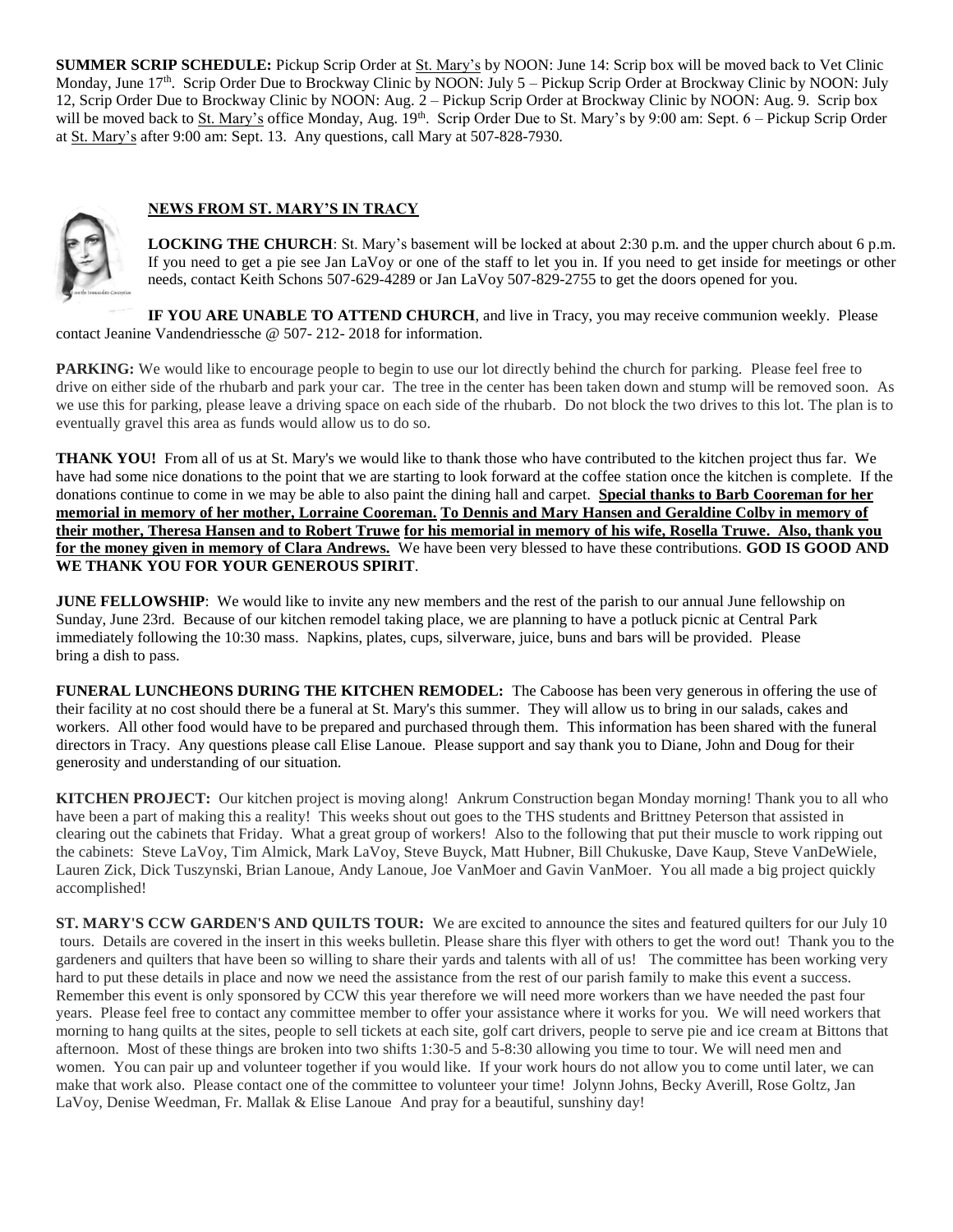**GOLDEN PATRIOT SCOOTER:** Also on the insert is an ad for the scooter that was donated to our parish. The proceeds of this scooter will go toward the church. Please feel free to share the flyer anywhere or with anyone you would like to. Thank you for helping to advertise for us.

**MONTH FIVE** – Your spiritually adopted baby weighs over one pound now. His mother can feel his movement now. Before, he was too small for her to tell. Although he swam with ease in his watery world, he needed to be big and strong enough to kick hard against the outside wall and dent it – the inside wall of the uterus has not feeling. We are mid-way through the pregnancy now. He is about 12 inches in length. Your prayers have helped your baby's mother continue with her pregnancy and seek the help she needs.

**COFFEE IS ALWAYS AVAILABLE,** ground & whole beans, \$10/bag. Contact Alita Lenertz, 507-629-4145

### **OUR GIFTS TO GOD: June 2, 2019**

**Adult:** \$3,545.00 **Youth**: \$12.00 **Loose Plate**: \$96.00 **TOTAL**: \$3,653.00 **Total needed/week**: **\$3,923.07**

**Liturgical Ministers for Sunday, June 16, 2019 at 10:30 a.m. Gifts:** Joe & Rosemary VanKeulen **Lectors:** Jenna Buyck **Cantor:** Carla VanDeWiele **Eucharistic Ministers:** Mary Jo Henkel, JoAnn Borchert, Colleen Schillar, Dave Lenertz, Bonnie Boerboom **Servers:** Ashton Squires, Taylor Squires, Mitchell Rolling **Ushers:** Larry Buysse, Jeff Buyck, Mitchel Lenertz, Tom Lenertz **Money Counters: June 18, 2019 –** Karen Lanoue & Patty Lessman **Prairie View Nursing Home Communions:** June 19 – Rosemary, June 26 – Father Mark, July 3 - Rosemary

### **NEWS FROM ST. MICHAEL'S IN MILROY**

**ADORATION** is held at St. Michael's Every Thursday from 8:00 – Noon in the CHAPEL at the Rectory. Everyone is encouraged to come spend some time with Jesus. If not an hour – just come for a short visit. **HE LONGS TO SEE US!**

**ST. MICHAEL'S COULD USE MORE MASS INTENTIONS**. If you wish to have a Mass said for a special intention or a deceased Member of your family or community, please contact the St. Michael's office or put in an envelope and turn in the name/names or intention with \$10.00 per mass. Thanks – We will be happy to put them on the calendar. God Bless.

### **Stewardship Report for June 2, 2019**

**Adult:** \$1,190.00 **Student:** \$-0- **Loose Plate**: \$134.00 **TOTAL**: \$1,324.00 **Total needed/week: \$1,500.00**

**Liturgical Ministers for Sunday, June 16, 2019 at 8:30 a.m. Gifts:** Brandon Lightfoot Family **Organist:** Carole Snyder **Cantor:** Jean Schmidt, Victoria Coudron **Lector:** Kami Parker **EHMC:** Cheryl Lanoue, Jean Schmidt, Robin Hauger, Linda Dolan, Anthony Dolan, Andrea Dolan **Servers:** Morgan Jenniges, Dawson Jenniges, Tyson Lightfoot **Ushers:** Bill Lightfoot, Tim Zwach, Josh Leach, Steve Bitker **Money Counters:** Greg & Wanda Debbaut, Jacob Welu